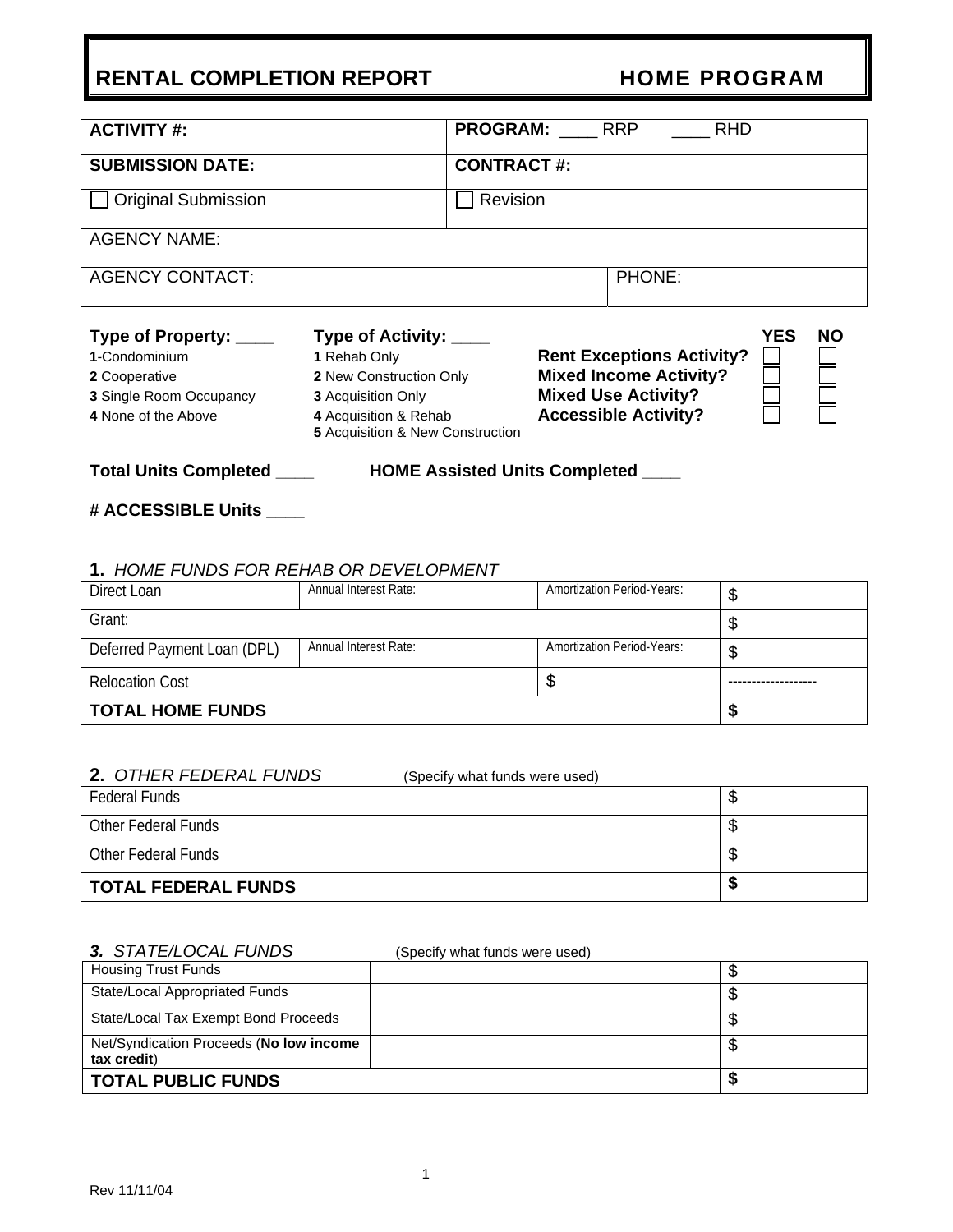## AGENCY NAME:  $\overline{A}$  ACTIVITY #:

#### **4.** *TAX CREDITS*

| Low Income Tax Credit Syndication Proceeds |  |
|--------------------------------------------|--|
| TOTAL TAX CREDIT                           |  |

### **5.** *PRIVATE FUNDS*

| Lender Name:                                  |               |                |               |  |  |  |  |  |
|-----------------------------------------------|---------------|----------------|---------------|--|--|--|--|--|
| Loan Type: _____fixed _____variable           | Lock In Date: | Interest Rate: | No. of Years: |  |  |  |  |  |
| Private Loan Amount                           | \$            |                |               |  |  |  |  |  |
| <b>Owner Cash Contribution</b><br>\$          |               |                |               |  |  |  |  |  |
| <b>Foundation Grants</b>                      | \$            |                |               |  |  |  |  |  |
| Individual Donations (specify who/what)<br>\$ |               |                |               |  |  |  |  |  |
| <b>TOTAL PRIVATE FUNDS</b>                    |               |                |               |  |  |  |  |  |

#### **6.** *PROGRAM INCOME*

| TOTAL Program Income Used on this Activity               |  |
|----------------------------------------------------------|--|
|                                                          |  |
| <b>TOTAL ACTIVITY COSTS</b> (Total Items of 1 through 6) |  |

| 7. DONATIONS                            | Description <sup>*</sup> |    |
|-----------------------------------------|--------------------------|----|
| Site Preparation                        |                          | \$ |
| <b>Construction Materials</b>           |                          | \$ |
| Donated Labor                           |                          | \$ |
| <b>Owner Sweat Equity</b>               |                          | \$ |
| <b>Counseling/Professional Services</b> |                          | \$ |
| <b>TOTAL DONATIONS</b>                  |                          | S  |

\*Provide the documentation

## **8.** *FORGONE TAXES & FEES* Description **\***

| Forgone Taxes                       |  | w    |
|-------------------------------------|--|------|
| <b>Waived Fees</b>                  |  | - 11 |
| <b>Waived Charges</b>               |  |      |
| <b>TOTAL FORGONE TAXES AND FEES</b> |  |      |

\* Provide the documentation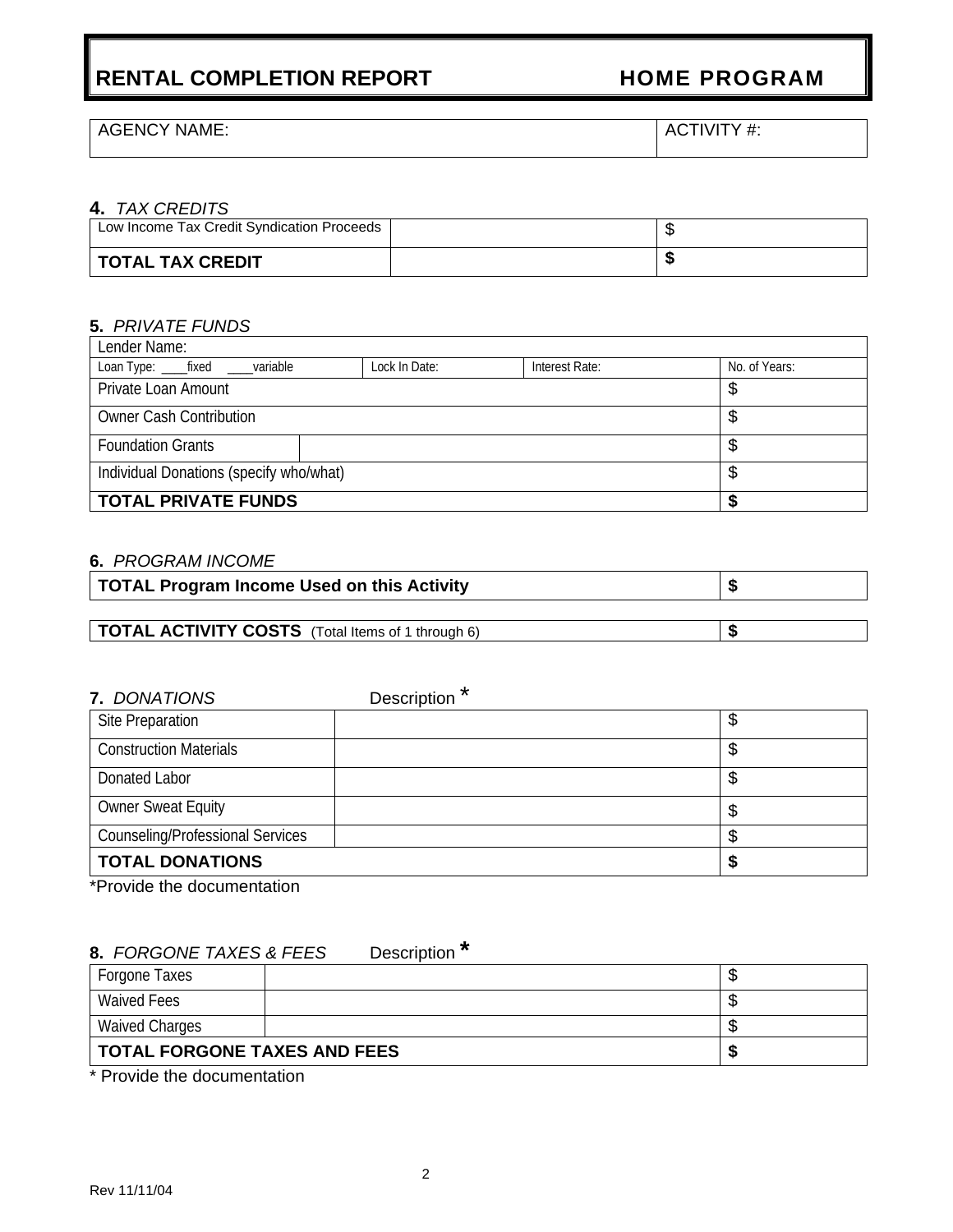AGENCY NAME:  $\vert$  ACTIVITY #:

# **9.** *DONATED LAND*Description **\*** Publicly owned land \$ Private Owned \$ Foreclosed Property **\$ TOTAL DONATED LAND \$**

Provide the necessary documentation

## **10.** *INFRASTRUCTURE*Description **\***

| $\mathbf{r}$ , and $\mathbf{r}$ , and $\mathbf{r}$<br>$\sim$ $\sim$ |  |
|---------------------------------------------------------------------|--|
| <b>TOTAL INFRASTRUCTURE</b>                                         |  |
|                                                                     |  |
|                                                                     |  |
|                                                                     |  |

\* Provide the necessary documentation

#### **11.** *LOCATION*

**ACTIVITY ADDRESS:** 

## **COUNTY in which activity is located:**

#### **12.** *HOUSEHOLD CHARACTERISTICS*

|      |                                                                                                    |                                 | Monthly Rent (including Tenant Paid Utilities)* |         |                   | Income Data |                                                         |                                                                  | Household Data                                                                                                                                                                                                                                                                                                                                                        |                                                                                                                                          |                                                                                                           |                                                                 |
|------|----------------------------------------------------------------------------------------------------|---------------------------------|-------------------------------------------------|---------|-------------------|-------------|---------------------------------------------------------|------------------------------------------------------------------|-----------------------------------------------------------------------------------------------------------------------------------------------------------------------------------------------------------------------------------------------------------------------------------------------------------------------------------------------------------------------|------------------------------------------------------------------------------------------------------------------------------------------|-----------------------------------------------------------------------------------------------------------|-----------------------------------------------------------------|
|      |                                                                                                    |                                 |                                                 |         |                   | Monthly     | $%$ of                                                  |                                                                  | Race of Head of                                                                                                                                                                                                                                                                                                                                                       |                                                                                                                                          |                                                                                                           |                                                                 |
| Unit | No. of                                                                                             |                                 | Tenant                                          | Subsidy |                   | Gross       | Area                                                    |                                                                  | Household                                                                                                                                                                                                                                                                                                                                                             | Size of                                                                                                                                  | Type of                                                                                                   | Rental                                                          |
| No   | Bedrooms                                                                                           | Occupant                        | Contribution                                    | Amount  | <b>Total Rent</b> | Income*     | Median                                                  |                                                                  |                                                                                                                                                                                                                                                                                                                                                                       | Household                                                                                                                                | Household                                                                                                 | Assistance                                                      |
|      | 0-efficiency<br>1-1Bdrm<br>2-2 Bdrms<br>3-3 Bdrms<br>4-4 Bdrms<br>$5-5$ or<br>more<br><b>Bdrms</b> | 1-Tenant<br>2-Owner<br>9-Vacant |                                                 |         |                   |             | 1-0-30%<br>2-31-50%<br>3-51-60%<br>4-61-80%<br>9-Vacant | <b>HISP</b><br>⊳<br>≧<br><b>Check</b><br>$\equiv$<br>"Yes<br>$=$ | 11-White<br>12-Black/African American<br>13-Asian<br>14-American Indian / Alaskan<br>Native<br>15-Native Hawaiian / Other<br>Pacific Islander<br>16-American Indian / Alaskan<br>Native & White<br>17-Asian & White<br>18-Black/African American &<br>White<br>19-American Indian/Alaskan<br>native & black/African<br>American<br>20-Balance/Other<br>09-Vacant unit | 1-1 Person<br>2-2 Persons<br>3-3 Persons<br>4-4 Persons<br>5-5 Persons<br>6-6 Persons<br>7-7 Persons<br>8-or more<br>Persons<br>9-Vacant | 1-Single/non-Elderly<br>2-Elderly<br>3-Related/1 parent<br>4-Related/2 parent<br>5-Other<br>9-Vacant Unit | 1-Section 8<br>2-HOME TBA<br>3-Other<br>4-Nono<br>9-Vacant Unit |
|      |                                                                                                    |                                 | \$                                              | \$      | \$                | \$          |                                                         | ⊏                                                                |                                                                                                                                                                                                                                                                                                                                                                       |                                                                                                                                          |                                                                                                           |                                                                 |
|      |                                                                                                    |                                 | \$                                              | \$      | \$                | \$          |                                                         | 日                                                                |                                                                                                                                                                                                                                                                                                                                                                       |                                                                                                                                          |                                                                                                           |                                                                 |
|      |                                                                                                    |                                 | \$                                              | \$      | \$                | \$          |                                                         | O                                                                |                                                                                                                                                                                                                                                                                                                                                                       |                                                                                                                                          |                                                                                                           |                                                                 |
|      |                                                                                                    |                                 | \$                                              | \$      | \$                | \$          |                                                         | С                                                                |                                                                                                                                                                                                                                                                                                                                                                       |                                                                                                                                          |                                                                                                           |                                                                 |
|      |                                                                                                    |                                 | \$                                              | \$      | \$                | \$          |                                                         | Ē                                                                |                                                                                                                                                                                                                                                                                                                                                                       |                                                                                                                                          |                                                                                                           |                                                                 |
|      |                                                                                                    |                                 | \$                                              | \$      | \$                | \$          |                                                         | 口                                                                |                                                                                                                                                                                                                                                                                                                                                                       |                                                                                                                                          |                                                                                                           |                                                                 |
|      |                                                                                                    |                                 | \$                                              | \$      | \$                | \$          |                                                         | Ē                                                                |                                                                                                                                                                                                                                                                                                                                                                       |                                                                                                                                          |                                                                                                           |                                                                 |
|      |                                                                                                    |                                 | \$                                              | \$      | \$                | \$          |                                                         | Е                                                                |                                                                                                                                                                                                                                                                                                                                                                       |                                                                                                                                          |                                                                                                           |                                                                 |

\*Round to the nearest dollar